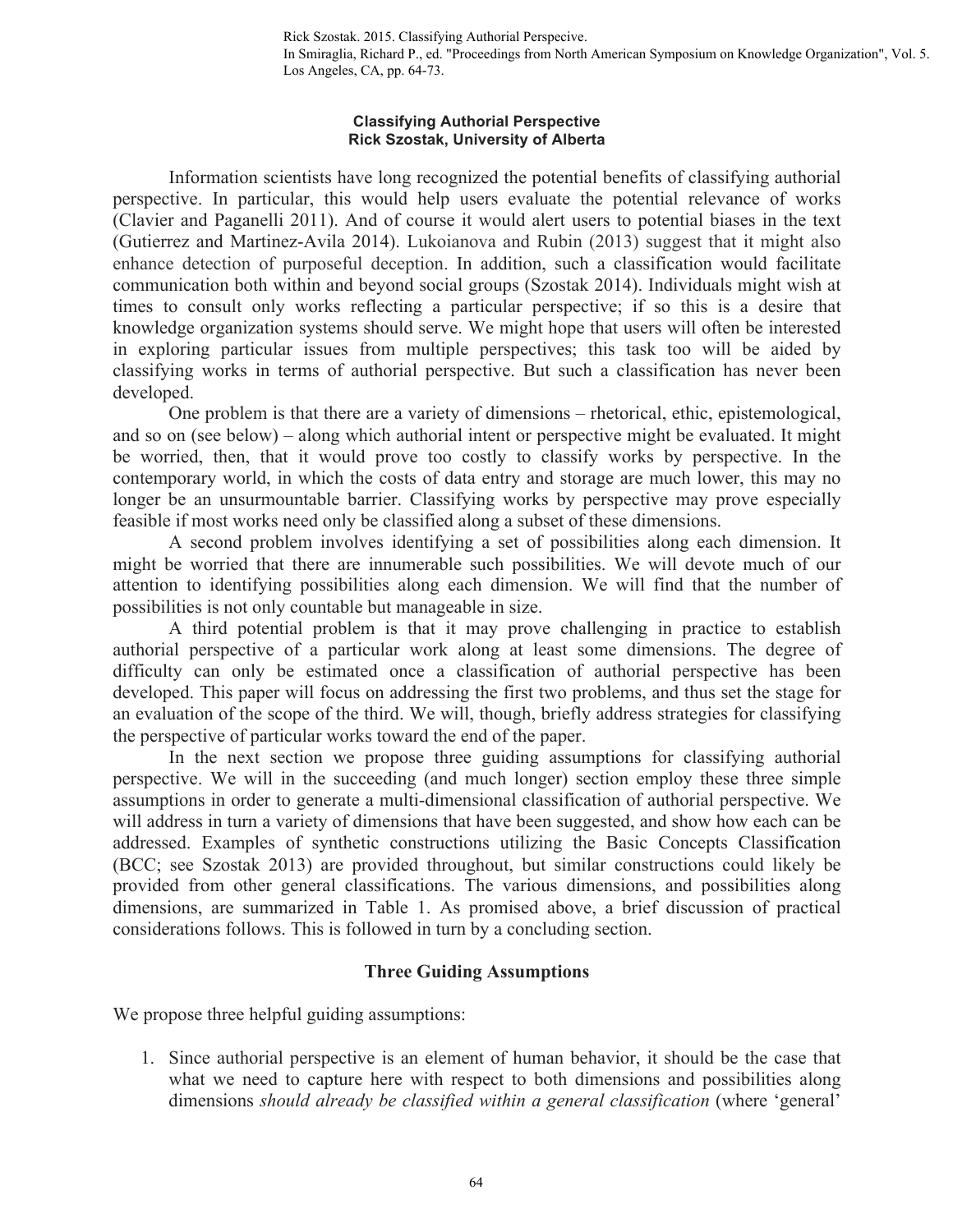In Smiraglia, Richard P., ed. "Proceedings from North American Symposium on Knowledge Organization", Vol. 5. Los Angeles, CA, pp. 64-73.

is taken to mean comprehensive in coverage)*.* That is, a general classification should already contain terms for every possible aspect of authorial perspective. One important implication of this assumption is that we can potentially deal with authorial perspective synthetically without needing to add new schedules to our classification.

- 2. Kleineberg (2013) has recently urged us to explore the 'how, what, and why' of a work. We can usefully expand this suggestion to include 'who, where, and when.' An author's perspective might be anticipated to reflect who the author is, what they are doing, why they are doing it, how they choose to proceed, and when and where they operate. In conjunction with assumption 1, this guides us to explore existing classifications of personality characteristics, cultural values, political ideologies, and so on. Szostak (2004, ch. 5) showed how these '5W' questions could illuminate various sources of scholarly bias. As journalists will attest, different W's are more important for different texts. As we will discuss below, it is thus likely that only a subset of possible dimensions will be important for particular works.
- 3. If we face numerous dimensions and possibilities, and can have recourse to diverse schedules within a general classification, then another useful starting assumption is that a synthetic approach will serve us best here. A synthetic approach to classification has been commonly urged in the literature since at least Ranganathan (1937), though less commonly employed in practice. Yet even enumerative schemes have had some success introducing synthetic elements.

These assumptions, we hope, do not require more extensive justification. Yet they have, as we shall see, important implications for the classification of authorial perspective.

## **Addressing Particular Dimensions**

Szostak (2014), drawing on many others, suggested a variety of possible dimensions. These can be addressed in (roughly) the order of increasing difficulty:

**Discipline/Field:** We can indicate the disciplinary (or interdisciplinary) home of the author. A general classification should have a place for all such fields. It may also be useful to indicate the institutional home of researchers: university, public research center, non-profit, private, and so on.

**Methods employed:** We can first indicate which of the dozen broad methods any author employs: experiment, survey, interview, statistical analysis, modelling, classification, examining physical traces, mapmaking, observation, textual analysis, intuition/experience, and hermeneutics/semiotics (Szostak 2004). We can then further distinguish particular techniques within these. For example, interviews may be structured or open format, individual or group, and may also be distinguished in terms of the number of interviewees; particular interview situations such as doctor/patient consultation can be designated. The BCC provides a detailed classification. It should be possible to indicate when a researcher pursues mixed methods, followed by the methods that are mixed.

**Theoretical orientation:** We can reference here any theory the author explicitly employs. Gnoli and Szostak (2008) discussed how best to classify theories, and the Integrative Levels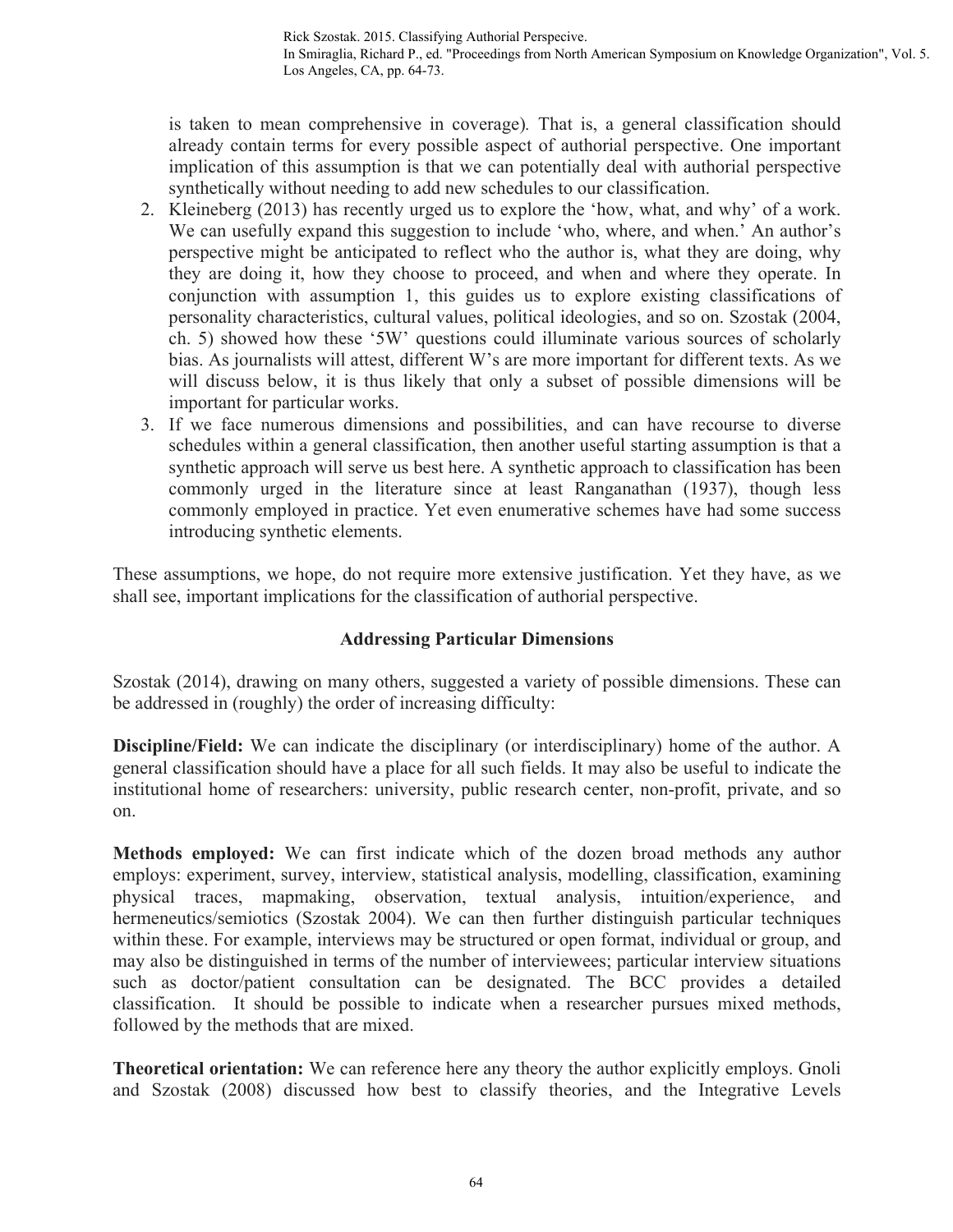Classification (ILC) and BCC both contain detailed classifications of theory types. The key point here is that – since theories evolve, theory names are ambiguous, and new theories are created with some regularity – it is important to classify by 'theory type' as well as by theory name. Gnoli and Szostak showed both the utility and feasibility of employing a five-dimensional classification of theory types. Notably, these were grounded in the 5W questions recommended above: 'who' is the causal agent within a theory?, 'what' does the causal agent do?, 'why' does the causal agent do this? (which for intentional agents involves classifying different types of decision-making, for non-intentional agents it means examining the agent's inherent nature), 'where' does the causal process occur? (that is, how generalizable is the theory?), and 'when' does the causal process occur? (or in other words how does the causal process unfold through time: change in a particular direction, a new equilibrium, cyclically, and so on). For each of these five dimensions/questions a handful of key answers can be identified. Causal agents, for example, can be either intentional or non-intentional, and either type can comprise individuals, groups, or relationships.

**Ideological outlook:** There are only a handful of ideologies commonly referenced in the literature. Classical Liberalism, Libertarianism, Pragmatic Liberalism, Conservatism, Socialism, Communism, Fascism, Anarchism, and Nationalism are the most common (and are listed in BCC), though a few others might be added. A challenge here is that ideological labels are contested. It might at times be useful to reference a more precise attitude toward a particular political issue (e.g. pro-choice).

It is worth noting here that the first four dimensions address different aspects of 'why' an author might have written a particular text. The method dimension, and to a lesser extent the theory dimension, also speak to 'how' this was done.

**Ethical outlook:** Authors might be distinguishable in terms of the types of formal ethical approach they take: consequential analysis, deontological (focus on rules), virtue/value oriented, tradition-based, or intuition-based (Szostak 2004, 194-8). <sup>1</sup> Note that each of these five types of ethical analysis opens up a broader set of possibilities that are best addressed synthetically, but with recourse to diverse elements of a general classification.

- i) Consequential analysis most often focuses on economic outcomes but at times focuses on political or social or aesthetic outcomes. A perspective might be denoted (perspective)(consequentialist)(beauty). Potentially an author might be consequentially disposed toward phenomena across diverse subclasses of a general classification. The synthetic approach obviates any need to enumerate these here.
- ii) The most common rules are the Golden Rule and various Rights. The Golden Rule deserves treatment somewhere in a general classification. As long as 'Rights' appears also, specific rights might be captured synthetically: Right to property.
- iii) One of the challenges of virtue analysis is that there are a host of virtues/values one might invoke (which often compete, though far from always). The BCC provides a comprehensive list of 'cultural values' that could be employed synthetically here.
- iv) If an author stresses tradition we could then synthetically specify the country, ethnic group, religion, or social group whose traditions are invoked. Many traditions are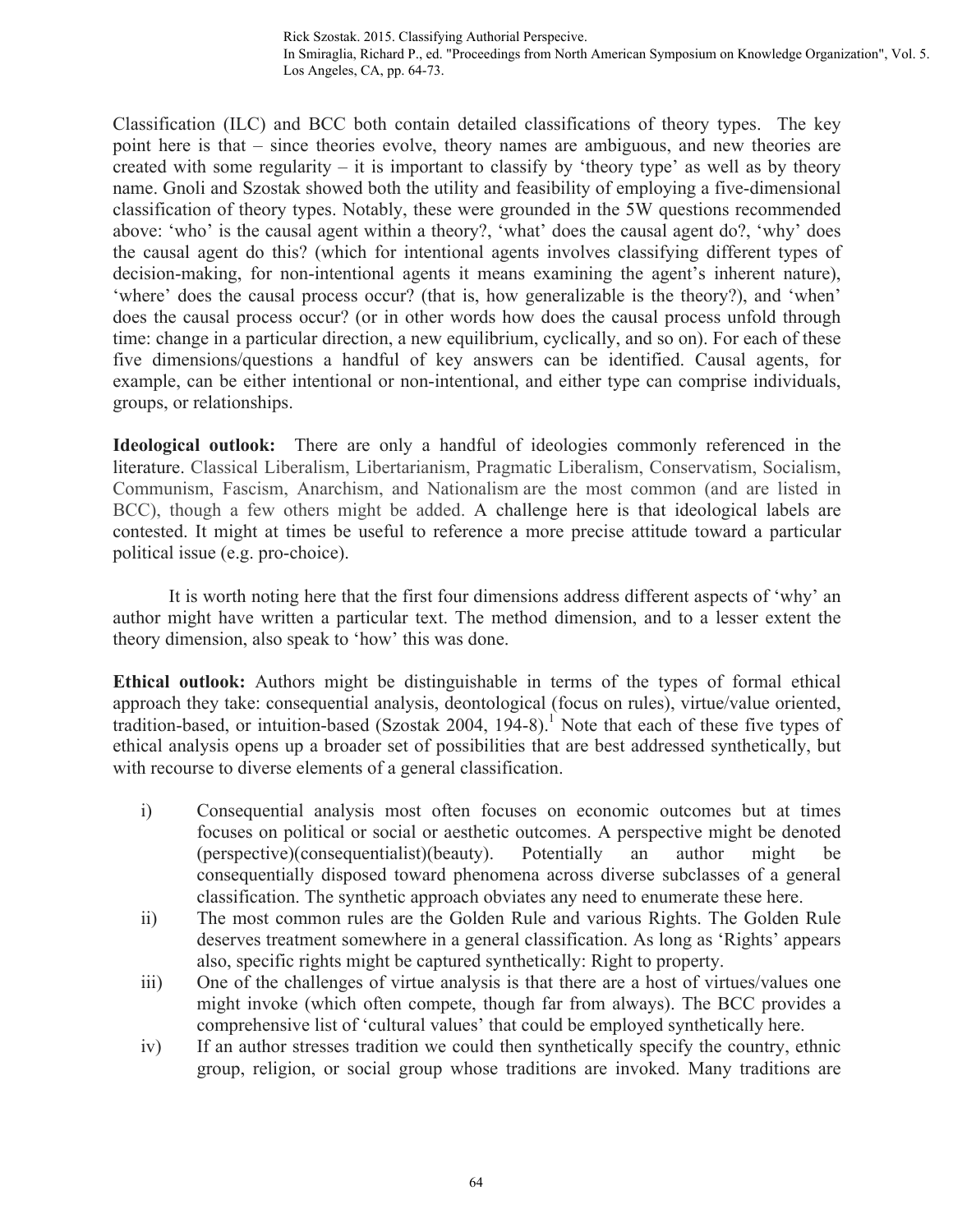In Smiraglia, Richard P., ed. "Proceedings from North American Symposium on Knowledge Organization", Vol. 5. Los Angeles, CA, pp. 64-73.

broadly shared; this too can be captured synthetically: (tradition)(all)(major)(world religions).

v) Intuition suggests that we look either at personality dimensions or human emotions. These are each classified in some detail in the BCC.

It is noteworthy that in exploring ethical perspective, we have addressed 'who' the author is (personality dimensions, emotions),<sup>2</sup> and 'when'<sup>3</sup> and 'where' they are situated (traditions, ethnicity, etc.).

**Epistemological outlook:** Epistemology addresses both the possibilities of human understanding and questions of how we can/should best attempt to enhance our collective understanding (if this is judged possible). We capture here elements of why an author writes, what they write, and how they proceed.

How can we best get a handle on key epistemological concerns? The Toolbox project centered at the University of Idaho has tried to enhance interdisciplinary collaboration by exposing and then mitigating the hidden epistemological assumptions that would otherwise hinder collaboration on interdisciplinary research teams (Eigenbrode et al 2007, Looney et al 2014). They have to this end developed and revised a questionnaire that they give to researchers. The purpose of these questions is to identify the key elements in differing epistemological approaches. Their research thus highlights the sort of epistemological distinctions that are important to (especially interdisciplinary) scholars. Though they ask questions about a researcher's general attitude toward research, the questions could also illuminate the epistemological nature of particular works. The questionnaire has six main sections:

- Motivation: They distinguish basic versus applied research. This we could easily do. They also speak of advocacy. This could be captured synthetically in association with what is being advocated: (advocates)(war)
- Methodology: Does the research have a guiding hypothesis? We could perhaps best capture this element by distinguishing deductive from inductive research. They also explore openness to mixed methods. This was addressed above when discussing methods. Finally they explore the spatial and temporal extent of research. We can hope that research specific to a particular time and place will have these signified within the subject heading. Beyond that we can note that the degree of generalizability is one of the dimensions along which theories should be classified.
- Confirmation: What types of evidence are considered valid? We can best address this consideration by indicating the method(s) used in particular research. It might also be both possible and desirable to treat the type of data employed (Szostak 2004 discussed classifying data, but did not at that time develop an operationalizable classification.) Toolbox also asks whether strict replication using the same method and data is sought or rather evidence from different methods and data. For categorizing particular works the most important consideration likely involves signaling "replication." (Mixed methods were addressed above.)
- Objectivity: Is objectivity possible? Is objectivity desirable? We could employ descriptors such as (believes)(objectivity) and (believes)(subjectivity); we should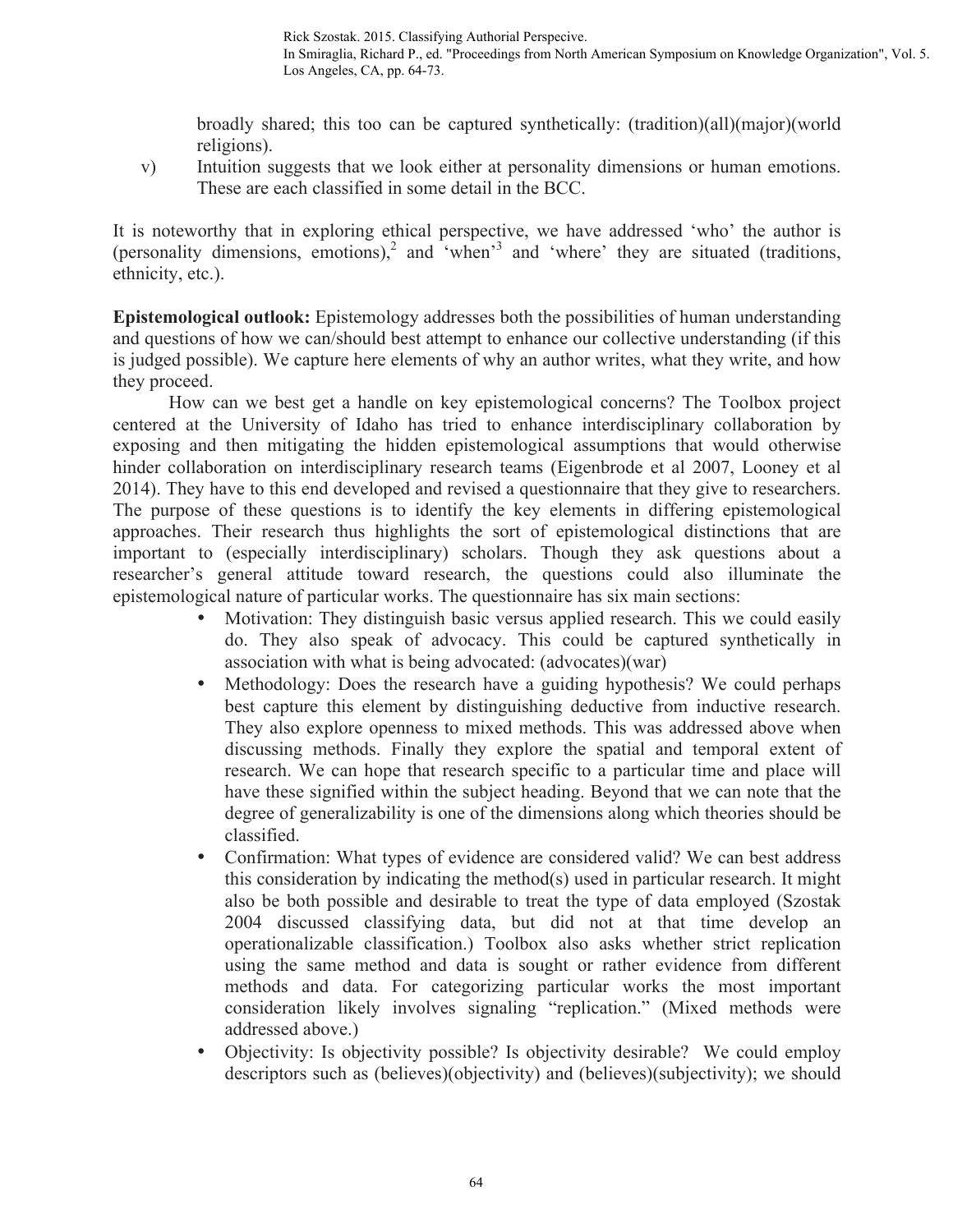recognize that there is a continuum between these possibilities: (believes)(some)(objectivity).

- Values: Can values be excluded from research? Should values be driving research? For our purposes, the fact that we can signal values that drive a particular research project or report (see above, virtue ethics) may suffice here.
- Reductionism versus emergence: Do researchers believe that all phenomena can be understood in terms of constituent elements? While an important epistemological question, we can avoid it. The relevance of a work in this respect will be adequately signaled by a subject classification that accurately captures the causal relationships being investigated. The same can be said of a related epistemological question: to what extent can we isolate particular causal relationships from external influences?
- Reality. In later versions of the questionnaire a question(s) about attitudes toward reality have been added. Do research results reflect (mostly) the real world or researcher perspective? We might wish to distinguish 'realist' from 'constructivist' and perhaps even 'optimist' and 'pessimist.'

**Aesthetic Outlook:** Beyond the example cited under consequential analysis, we may need little more here than a synthetic (perspective) $(X)(i)$  beautiful).

**Rhetorical strategies:** Here we address 'how' an author strives to convince (as well as elements of 'what' not captured by the main arguments of the work). And various information scientists have addressed elements of rhetorical strategy (generally without using that phrase). Clavier and Paganelli (2011) have suggested that we distinguish criticism, agreement, consensus, and so on. Feinberg (2011) distinguished logic, appeal to beliefs, and adjustment of formal elements.

Ideally we could refer here to some consensus list of key rhetorical strategies identified by the community of rhetoricians. There is indeed some consensus that there are at least 100 such strategies, and a fair bit of consensus on what each of these involves. We could rely on literary warrant to identify a subset of the most commonly employed (if that were desirable for, say, notational convenience).

It should be noted that a variety of rhetorical strategies, such as alliteration, operate generally at the level of particular phrases rather than entire texts (though shorter texts, and especially poetry, provide important exceptions). We may find it desirable to stress the subset of rhetorical strategies that operate at the level of (longer) texts.

A distinction is often made between three broad rhetorical strategies. The first, called 'logos', relies on logical argumentation (we may wish to capture the inductive versus deductive distinction here). The second, 'ethos', focuses on efforts to establish the author's authority. The third, 'pathos,' involves appeals to emotion. Each of these can each be readily identified in a classification. (The distinction made by Feinberg 2011 echoes this tripartite distinction.)

A distinction is often made among (at least primarily) types of 'logos':

- analyzing cause/effect
- compare/contrast
- define
- classify
- describe person/place/thing
- explain how something happens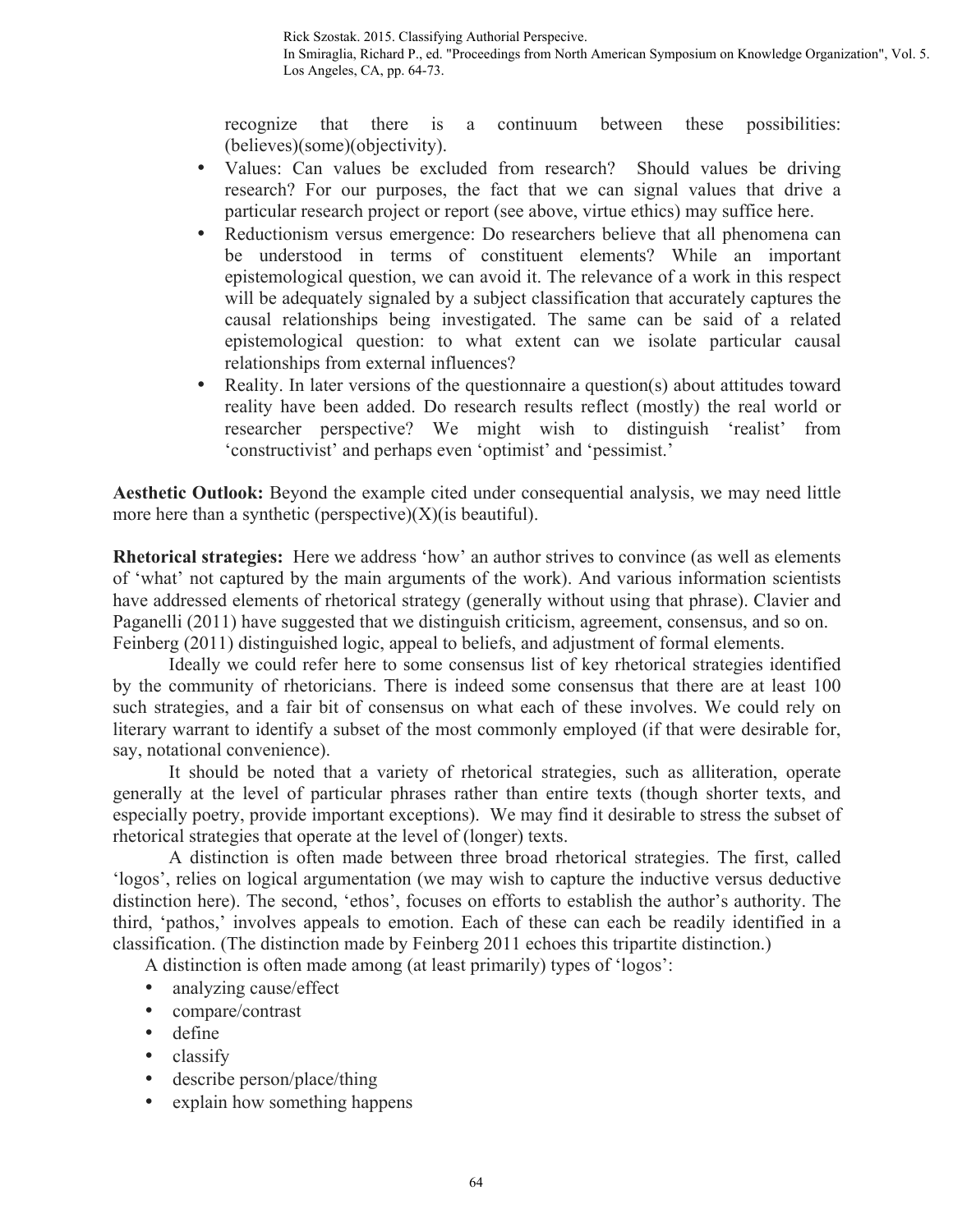In Smiraglia, Richard P., ed. "Proceedings from North American Symposium on Knowledge Organization", Vol. 5. Los Angeles, CA, pp. 64-73.

• narrate a story

For 'pathos,' synthetic reference to particular emotions should be feasible. For 'ethos' synthetic links might be imagined to any justification for authority: occupation, education, social status, and so on.

A variety of more particular strategies likely deserve treatment: argument from analogy, metaphor, argument from absurdity, understatement, thought experiments, litotes, and inference to the best explanation. The differences in rhetorical purpose stressed by Clavier and Paganelli (2011) also deserve reference.

These can all be captured synthetically within the BCC. In particular the BCC contains a (expandable) list of 'types of statement' drawn from the critical thinking literature (though, like alliteration, these may prove less applicable to long texts). Note that while rhetorical strategies are applied most often to written texts, they can also be applied to conversations and visual media. It is thus desirable here as well that the same terminology be employed across a general classification.

Though there may be as many as 100 distinct rhetorical strategies, the rhetorical approach of the vast majority of texts can likely be captured by reference to the tripartite distinction of logos, ethos, and pathos, followed perhaps by some reference to the dozen or so strategies listed in the preceding three paragraphs. Though rhetorical strategy is thus one of the more challenging dimensions to address, it is nevertheless manageable in scope.

**Others:** Soergel (1985) noted that it would be useful to designate the level of previous understanding required for a text. The easiest way forward here might be to reference the degree of education assumed by the author, perhaps synthetically linked to particular fields of study.

**Commentary:** Gutierrez and Martinez-Avila (2014) suggested that perspective can often best be seen in terms of a continuum between two dichotomous positions. This is true for some of the dimensions above: the generalizability dimension within theoretical perspective, the agreement versus criticism distinction of Clavier and Paganelli (echoed by Gutierrez and Martinez-Avila) and perhaps the values and objectivity dimensions within epistemology and some others. Such continua represent a small challenge to the classificationist; the easiest strategy is likely to divide the continuum into segments and apply different notations to each segment, and likely provide separate notations to the endpoints. It should be stressed, though, that the vast majority of the dimensions above are not continua but lend themselves rather to a manageable number of distinct possibilities.

Gutierrez and Martinez-Avila (2014) also suggest that it is possible to signal perspective in value-free terminology. This has been the intent above. There is value in a wide variety of different perspectives.

Smiraglia (2001) stressed that it is not possible to separate the style from the substance of a work. Most of our classificatory effort with respect to subject classification naturally focuses on the substance of a work. And many elements of authorial perspective likewise address the substance of a work (especially the theory and method employed). But the rhetorical dimensions in particular, and also often discipline, tell us much about style.

**Summary:** The various dimensions and possibilities along dimensions are summarized in Table 1.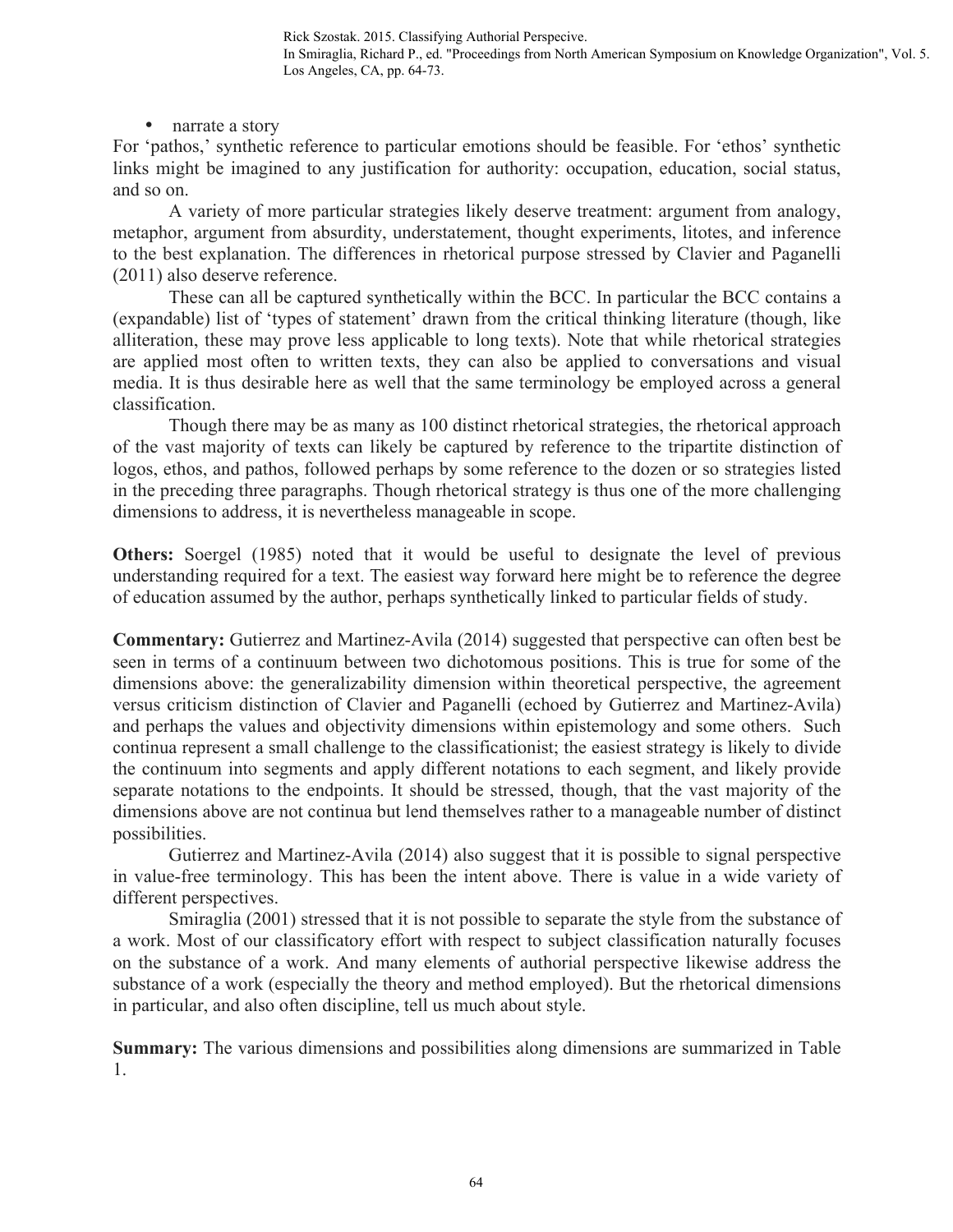| <b>Main Dimensions</b>    | <b>Subsidiary Dimensions</b>  | <b>Possibilities along Dimensions</b> |
|---------------------------|-------------------------------|---------------------------------------|
| Discipline                |                               | Disciplines and Fields                |
| Methods                   |                               | 12 main types, particular             |
|                           |                               | techniques                            |
| Theories                  | Who is the agent?             | Intentional/non; individual, group,   |
|                           |                               | relationship                          |
| [Note need to classify by | What does the agent do?       | Act, react, form attitude             |
| both theory name and      | Why does the agent do this?   | Innate nature if non-intensional; 5   |
| theory type. The latter   |                               | types of decision-making if           |
| can be classified along   |                               | intensional                           |
| five dimensions.]         | Where does the process occur? | Continuum of generalizability         |
|                           | When does the process occur?  | Equilibrium, cycle, change in one     |
|                           |                               | direction, stochastic                 |
| Ideology                  |                               | Several distinct ideologies; also     |
|                           |                               | issue-specific attitudes              |
| Ethics                    | Consequentialist              | By desired consequence                |
|                           | Deontological                 | Golden Rule, or particular rights     |
|                           | Virtue/value                  | Particular values                     |
|                           | Tradition                     | Particular groups or general          |
|                           | Intuition                     | Emotions, personality dimensions      |
| Epistemology              | Motivation                    | Basic versus applied; advocate        |
|                           |                               | particular outcomes                   |
|                           | Methodology                   | Deductive/Inductive?; Mixed?          |
|                           | Confirmation                  | Replication?; Data?                   |
|                           | Objectivity/Subjectivity      | Continuum                             |
|                           | Realism                       | Realism, constructivism; maybe        |
|                           |                               | optimism, pessimism                   |
| Aesthetics                |                               | What is beautiful?                    |
| Rhetoric                  | Logos                         | define;<br>Analyze<br>cause/effect;   |
|                           |                               | compare/contrast; classify;           |
|                           |                               | describe person/place/thing;          |
|                           |                               | explain how something happens;        |
|                           |                               | narrate a story                       |
|                           | Ethos                         | Occupation, education, etc.           |
|                           | Pathos                        | Link to emotions                      |
|                           | Particular strategies         | A dozen or so                         |
| Target knowledge level    |                               | Education level assumed, by field     |
|                           |                               | if necessary                          |

# **Table 1: The Classification of Authorial Perspective**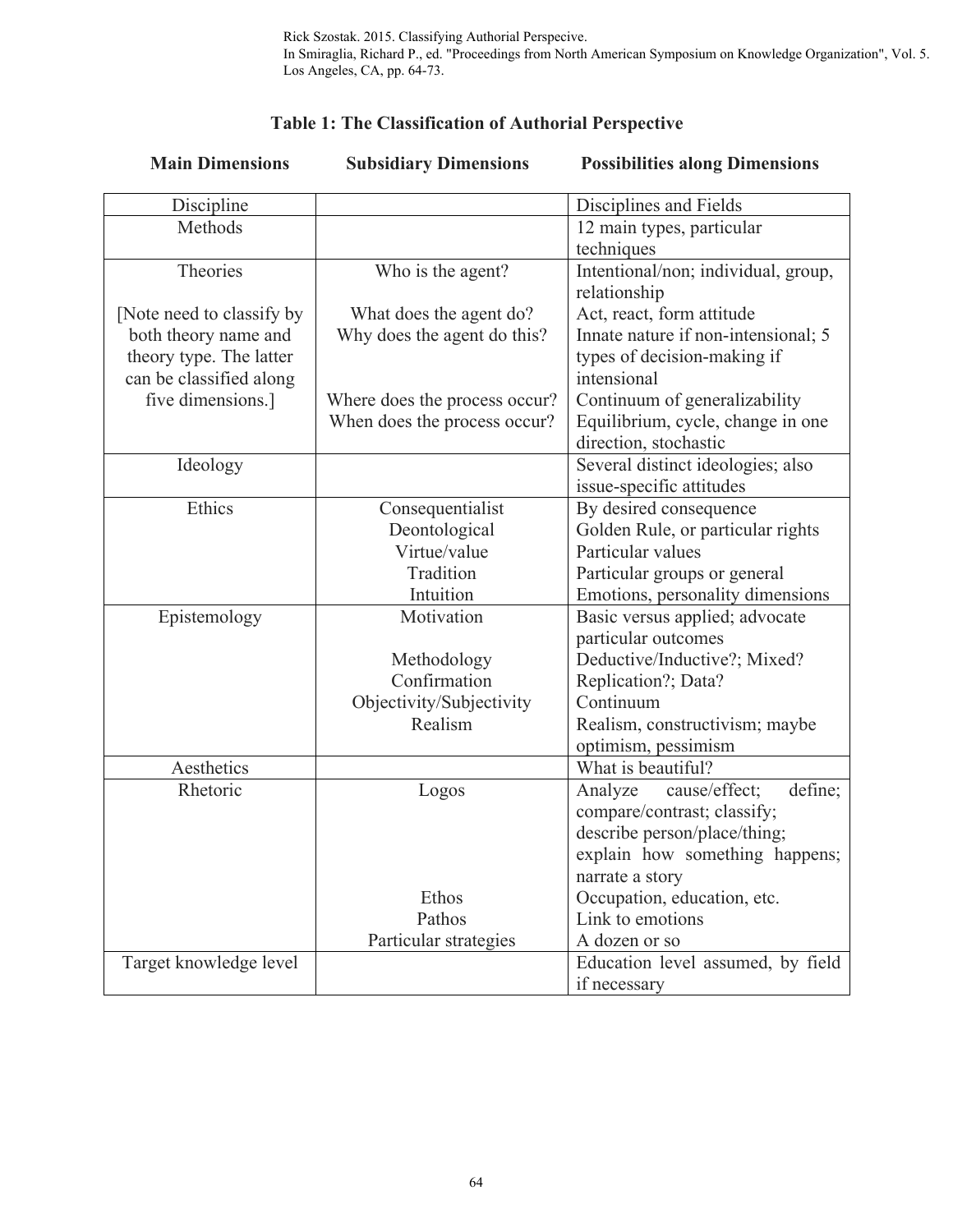#### **Some Practical Considerations**

Should authorial perspective be handled in one or multiple metadata elements? Or should it somehow be handled within subject classification? We think it advisable to distinguish authorial perspective from subject classification. It is nevertheless advantageous to employ the same terminology for each. We are agnostic regarding the first question.

As was hinted at the outset, we should appreciate that different dimensions will be of different importance for different works. One point to stress here is that each of the dimensions discussed above would be useful to some users in evaluating some works. Rather than allowing only some dimensions to be applied to some fields, in an interdisciplinary world it makes sense to allow any dimension to be applied to any work. Yet the fact that in practice some dimensions can be ignored when classifying a particular work should significantly reduce the costs of classifying with respect to authorial perspective. The classifier can determine whether classification of a particular work along a particular dimension is worth the effort.

How might these various elements be identified in practice? It could be that authors might be asked to self-declare (though they might lie). Authors wishing to signal relevance might have an incentive to identify their perspective. It is then important that the classification be easy to comprehend and navigate. Some authors may choose for a variety of reasons not to indicate their perspective. Crowd-sourcing is another possibility, though the risk that a work might be purposely mis-classified would need to be patrolled. There is of course a danger that cross-indexer consensus might prove particularly low along some dimensions. We cannot proceed to measure the degree of indexer consistency until we have developed a potentially useful classification of perspective. The purpose of this paper has been to develop such a classification. It should be stressed that the different possibilities along each dimension above are precisely defined. Works of non-fiction in which an author is making a particular argument from certain premises should generally prove feasible to classify. Debate often rages regarding the intentions of the authors of fiction, of course; if authorial perspective is to be addressed there it may be desirable to allow scope for disagreement.

#### **Concluding Remarks**

This paper has outlined a classification of authorial perspective. The classification utilizes for the most part terms already present within general classifications. If a synthetic approach is taken, then, authorial perspective can be classified without requiring a significant expansion in the schedules of any general classification.

We briefly addressed practical considerations in the preceding section. Though these are significant there are strategies that should make it practicable to classify many/most works in terms of authorial perspective.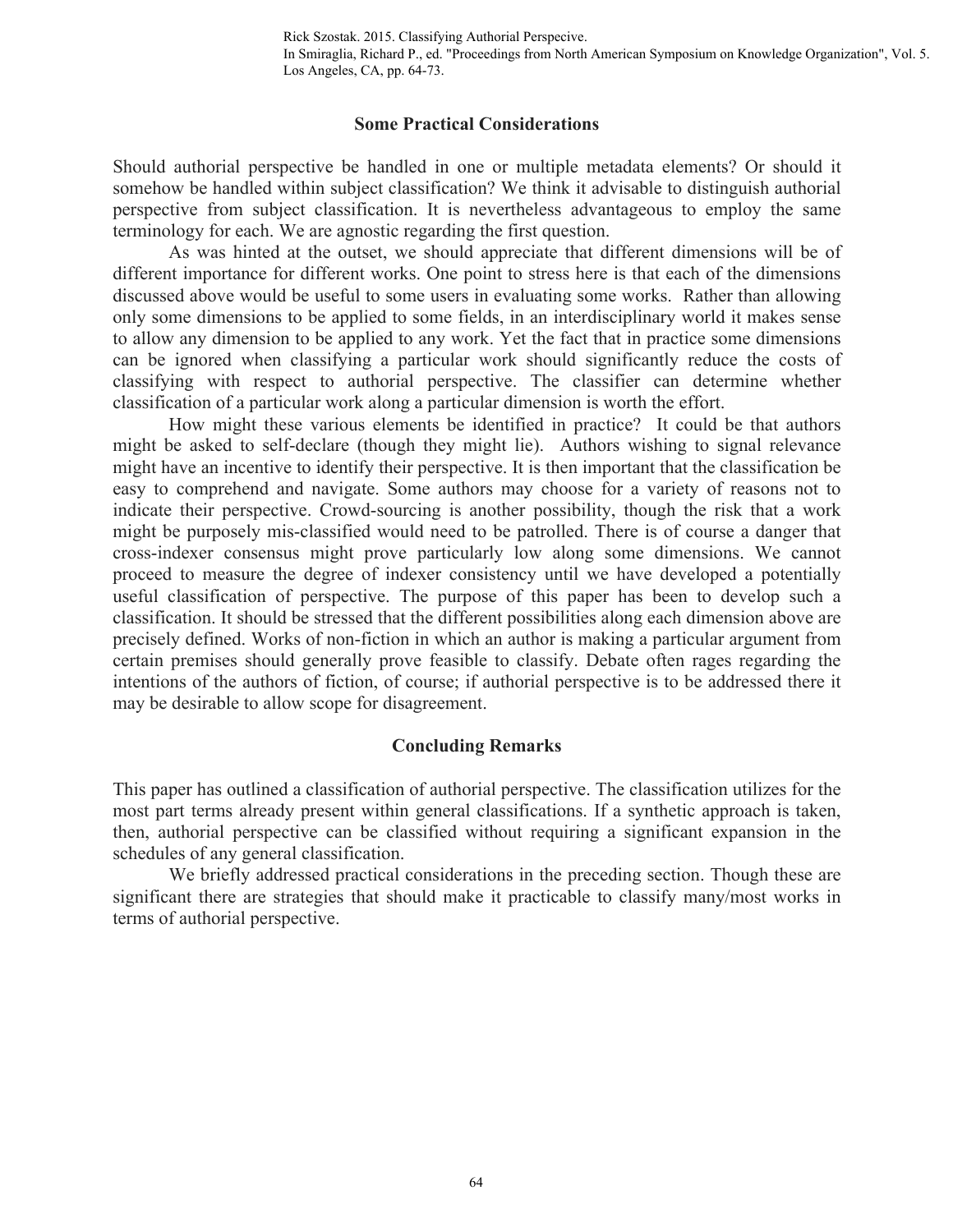In Smiraglia, Richard P., ed. "Proceedings from North American Symposium on Knowledge Organization", Vol. 5. Los Angeles, CA, pp. 64-73.

#### **References**

- Clavier, Viviane, and Celine Paganelli (2011) "Including authorial stance in the indexing of scientific documents," *Knowledge Organization* 39, 292-9.
- Eigenbrode, S.D., O'Rourke, M., Wulfhorst, J.D., Althoff, D.M., Goldberg, C.S., Merrill, K., Morse W., Nielsen-Pincus, M., Stephens, J., Winowiecki, L., Bosque-Pérez, N. 2007. "Employing Philosophical Dialogue in Collaborative Science." *Bioscience* 57(1):55-64.
- Feinberg, Melanie (2011) "How information systems communicate as documents: the concept of authorial voice," *Journal of Documentation* 67, 1015-37.
- Gnoli, Claudio and Rick Szostak (2008) "Classifying by phenomena, theories, and methods: examples with focused social science theories," in *Culture and identity in knowledge organization,* proceedings of the 10th international ISKO conference, Montréal, 2008, Wurzburg: Ergon, p. 205-211.
- Garcia Gutierrez, Antonio, and Daniel Martinez-Avila (2014) Critical organization of knowledge in mass media information systems. *Knowledge Organization*

Integrative Levels Classification (ILC) (n.d.) www.iskoi.org/ilc

- Kleineberg, Michael (2013) "The blind men and the elephant: towards an organization of epistemic contexts," *Knowledge Organization* 40:3, 340-62.
- Looney, Chris, Shannon Donovan, Michael O'Rourke, Stephen Crowley, Sanford D. Eigenbrode, Leila Totschy, Nilsa A. Bosque-Perez, and J.D. Wulfhorst (2014) "Seeing through the eyes of collaborators: Using Toolbox workshops to enhance crossdisciplinary collaboration." In Michael O'Rourke, Stephen Crowley, Sanford D. Eigenbrode, and J.D. Wulfhorst, eds., *Enhancing Communication and Collaboration in Interdisciplinary Research.* Thousand Oaks: Sage.
- Lukoianova, Tatiana, and Victoria L. Rubin (2013) Veracity Roadmap: Is Big Data Objective, Truthful and Credible? *Advances in Classification Research Online* 4-15*.*
- Ranganathan, S.R. (1937) *Prolegomena to library classification*. Madras: Madras Library Association.
- Smiraglia, Richard P. (2001). *The nature of "a work": Implications for the organization of knowledge*. Lanham, Maryland: Scarecrow Press.
- Szostak, Rick (2014) "Classifying for Social Diversity." *Knowledge Organization* 41:2*,* 160-70. Szostak, Rick (2013) *Basic Concepts Classification*.

http://www.economics.ualberta.ca/en/FacultyandStaff/~/media/economics/FacultyAndStaff/Szos tak/Szostak-Basic-Concept-Classification2.pdf

Szostak, Rick (2004) *Classifying Science: Phenomena, Data, Theory, Method, Practice,* Dordrecht: Springer.